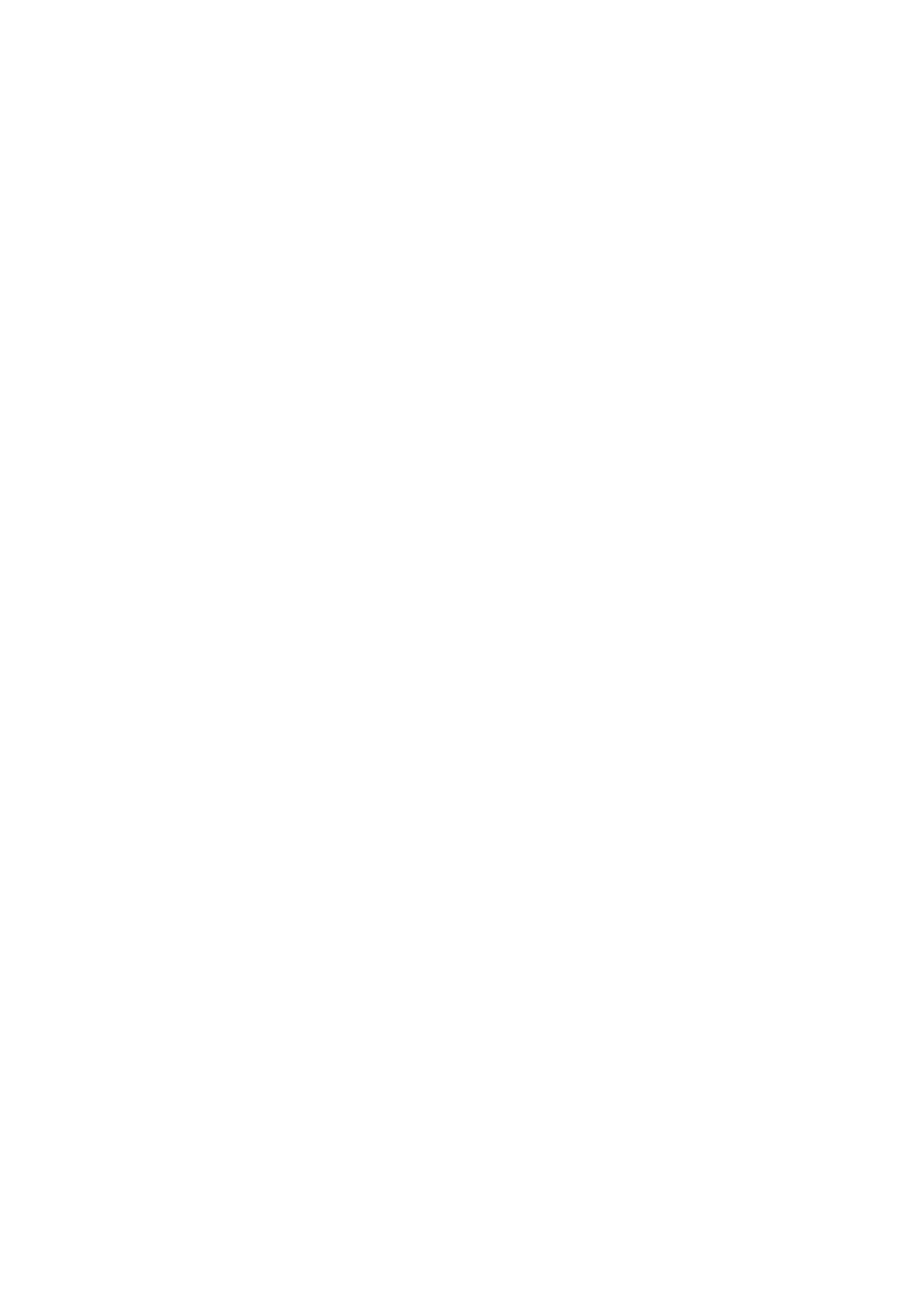#### **EUROPEAN UNIVERSITY INSTITUTE DEPARTMENT OF ECONOMICS**

*A Statistical Comparison of Alternative Identification Schemes for Monetary Policy Shocks* 

**MARKKU LANNE**

**and** 

**HELMUT LÜTKEPOHL**

EUI Working Paper **ECO** 2008/23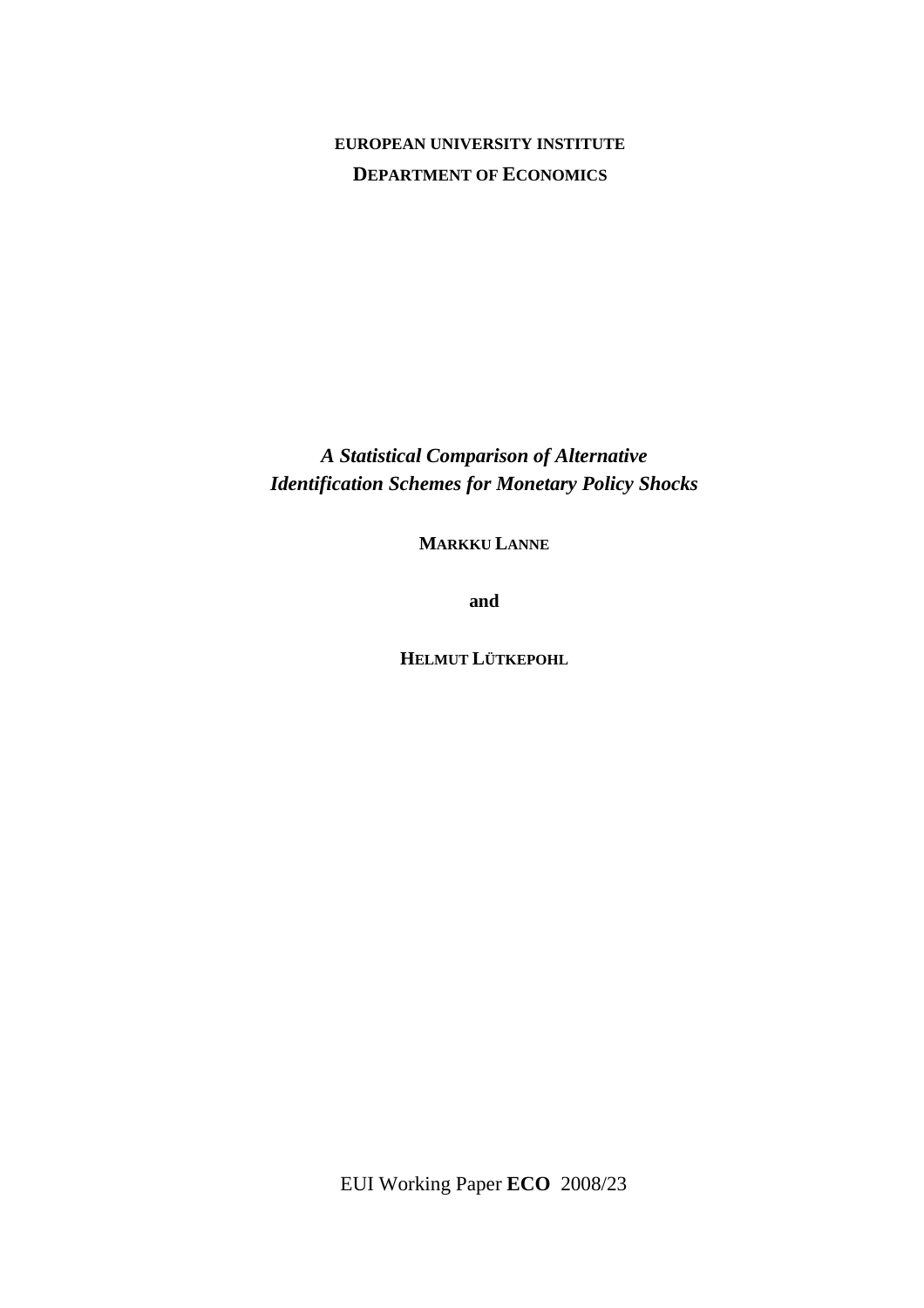This text may be downloaded for personal research purposes only. Any additional reproduction for other purposes, whether in hard copy or electronically, requires the consent of the author(s), editor(s). If cited or quoted, reference should be made to the full name of the author(s), editor(s), the title, the working paper or other series, the year, and the publisher.

The author(s)/editor(s) should inform the Economics Department of the EUI if the paper is to be published elsewhere, and should also assume responsibility for any consequent obligation(s).

ISSN 1725-6704

© 2008 Markku Lanne and Helmut Lütkepohl

Printed in Italy European University Institute Badia Fiesolana I – 50014 San Domenico di Fiesole (FI) Italy

> http://www.eui.eu/ http://cadmus.eui.eu/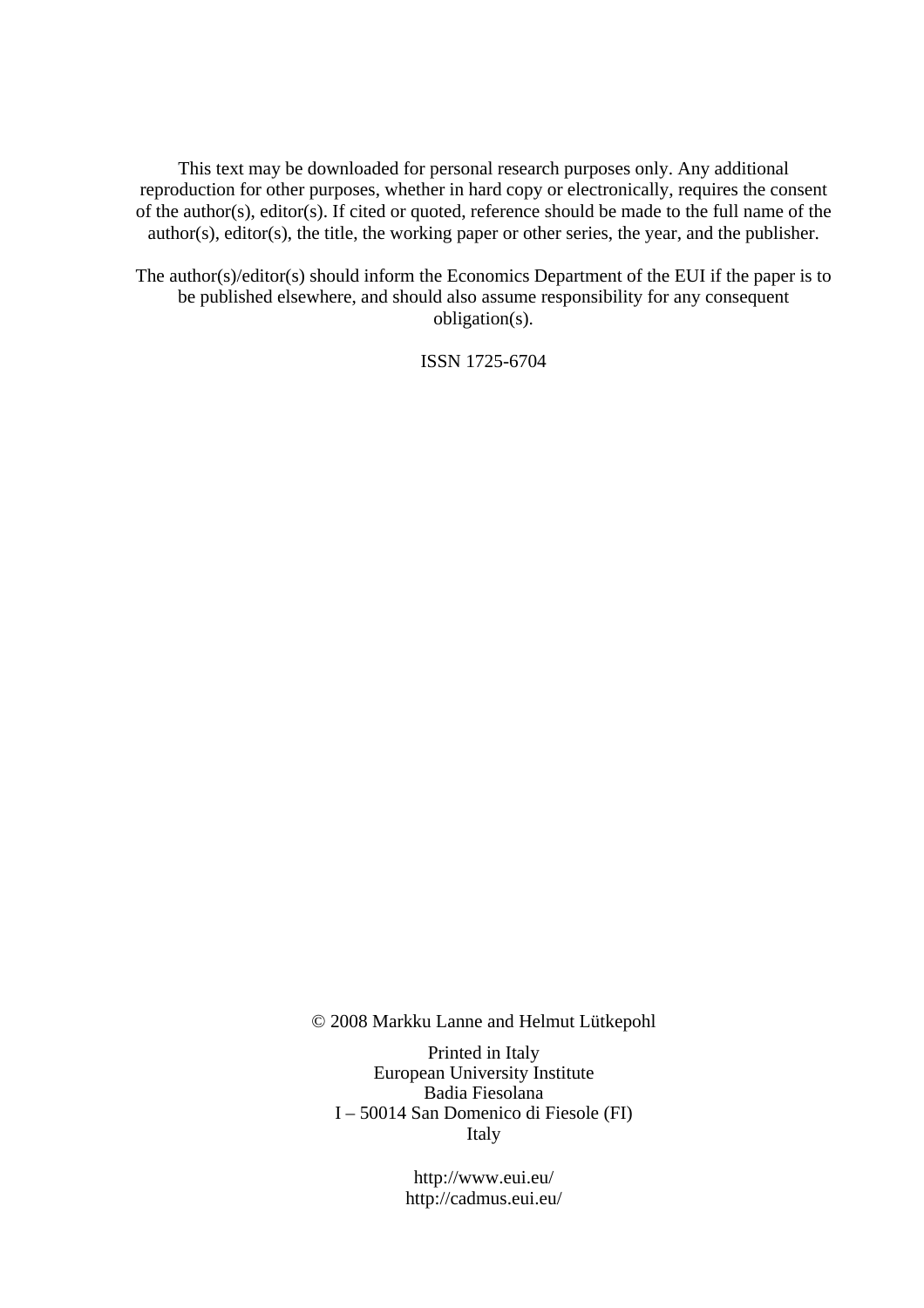## A Statistical Comparison of Alternative Identification Schemes for Monetary Policy Shocks

Markku Lanne

Department of Economics, P.O. Box 17 (Arkadiankatu 7), FI-00014 University of Helsinki, FINLAND email: markku.lanne@helsinki.fi

and

Helmut Lütkepohl Department of Economics, European University Institute Via della Piazzola 43, I-50133 Firenze, ITALY email: helmut.luetkepohl@eui.eu

Abstract. Different identification schemes for monetary policy shocks have been proposed in the literature. They typically specify just-identifying restrictions in a standard structural vector autoregressive (SVAR) framework. Thus, in this framework the different schemes cannot be checked against the data with statistical tests. We consider different approaches how to use the data properties to augment the standard SVAR setup for identifying the shocks. Thereby it becomes possible to test models which are just identified in a standard setting. For monthly US data it is found that a model where monetary shocks are induced via the federal funds rate is the only one which cannot be rejected when the data properties are used for identification.

Key Words: Mixed normal distribution, structural vector autoregressive model, vector autoregressive process

JEL classification: C32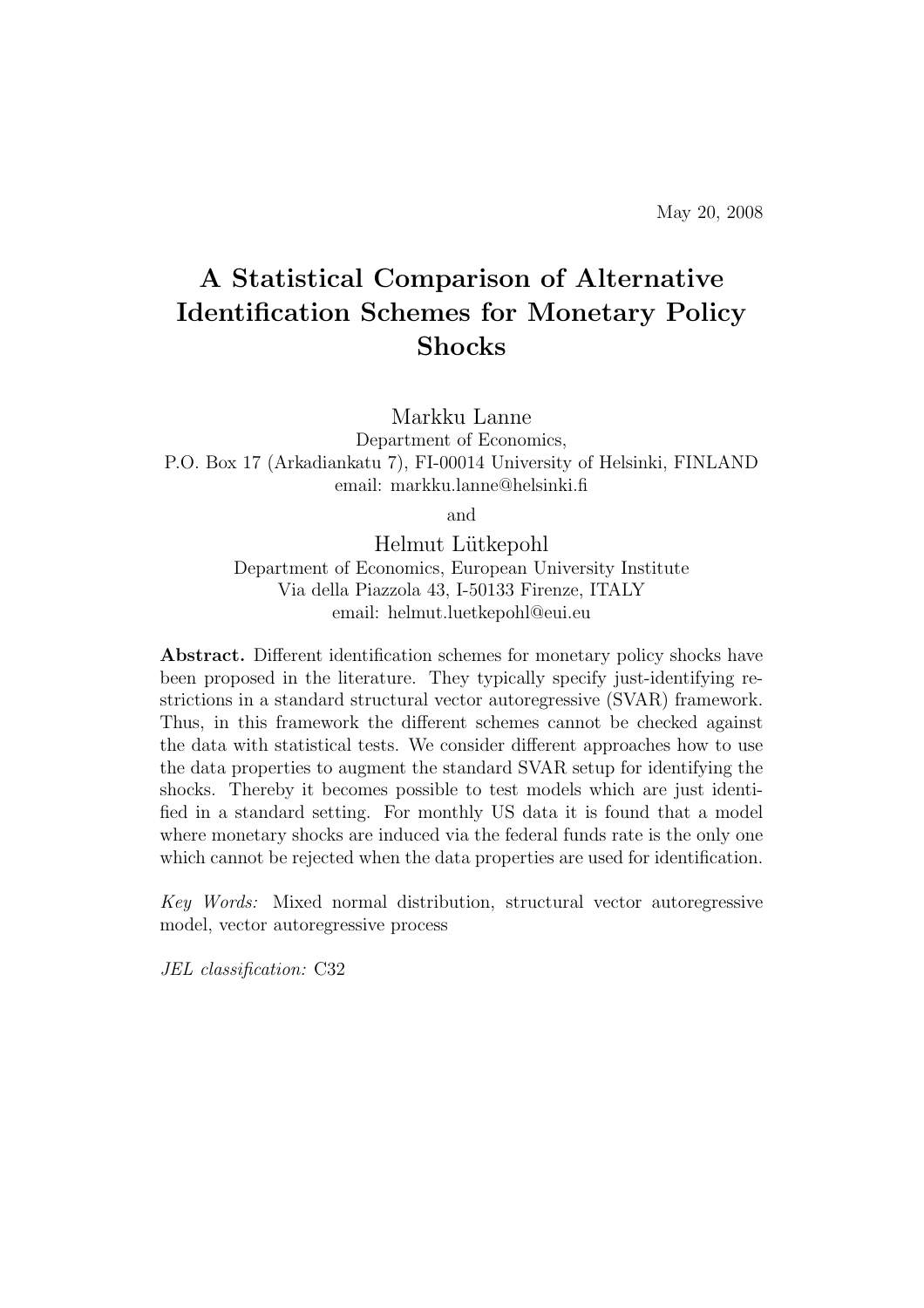### 1 Introduction

In a standard structural vector autoregressive (SVAR) approach, it is typical that just enough restrictions are imposed to just-identify the structural shocks. Clearly, any assumptions regarding certain restrictions imposed on a model may be incorrect and imposing false restrictions may lead to biased results and wrong conclusions. Therefore the desire to impose as few restrictions as possible is understandable. The drawback is, however, that different just-identified models cannot be compared by statistical tests. Comparisons therefore often rely on plausibility checks. For example, one may prefer one model to another one because the impulse responses of the former model have more plausible shapes.

Monetary policy is an active research area where different SVAR models coexist. For example, Christiano, Eichenbaum and Evans (1999) (henceforth CEE) review a number of identification schemes for SVAR models which have been used in the related literature to specify monetary policy shocks and analyze their impact on the economy. In some of these schemes, the structural restrictions just-identify the monetary policy shocks. Thus, in the standard setup, the different schemes cannot be checked against the data with statistical tests but a decision on which scheme to use is based on the subjective opinion of specific researchers. For example, CEE suppose that certain reactions to monetary policy shocks are widely accepted in the profession and therefore only identification schemes for monetary policy shocks should be considered which imply these widely accepted responses of the variables. Even if one accepts this strategy, it may not lead to a unique set of shocks.

Therefore, in this study we will use different approaches which use certain statistical properties of the data which can generate additional identifying information for the structural shocks. The first approach of this kind utilizes the change in the volatility of the shocks. It was proposed by Rigobon  $(2003)$ , Rigobon and Sack  $(2003)$  and Lanne and Lütkepohl  $(2008a)$ . It has been argued in the related literature that there has been a moderation of marcoeconomic fluctuations in the mid 1980s and our first approach uses this feature to identify monetary policy shocks. In this approach the change in the covariance structure of the model is assumed to have occurred at some prespecified point in time. An alternative approach was proposed by Lanne and Lütkepohl (2008b). They show how a nonnormal distribution of the residuals can be used as identifying information. In particular, they assume a mixed normal distribution of the residuals and show how this feature of the data can be utilized for identification purposes. Again statistical tests can be applied to check the normality of the data and, if rejected, allowing for a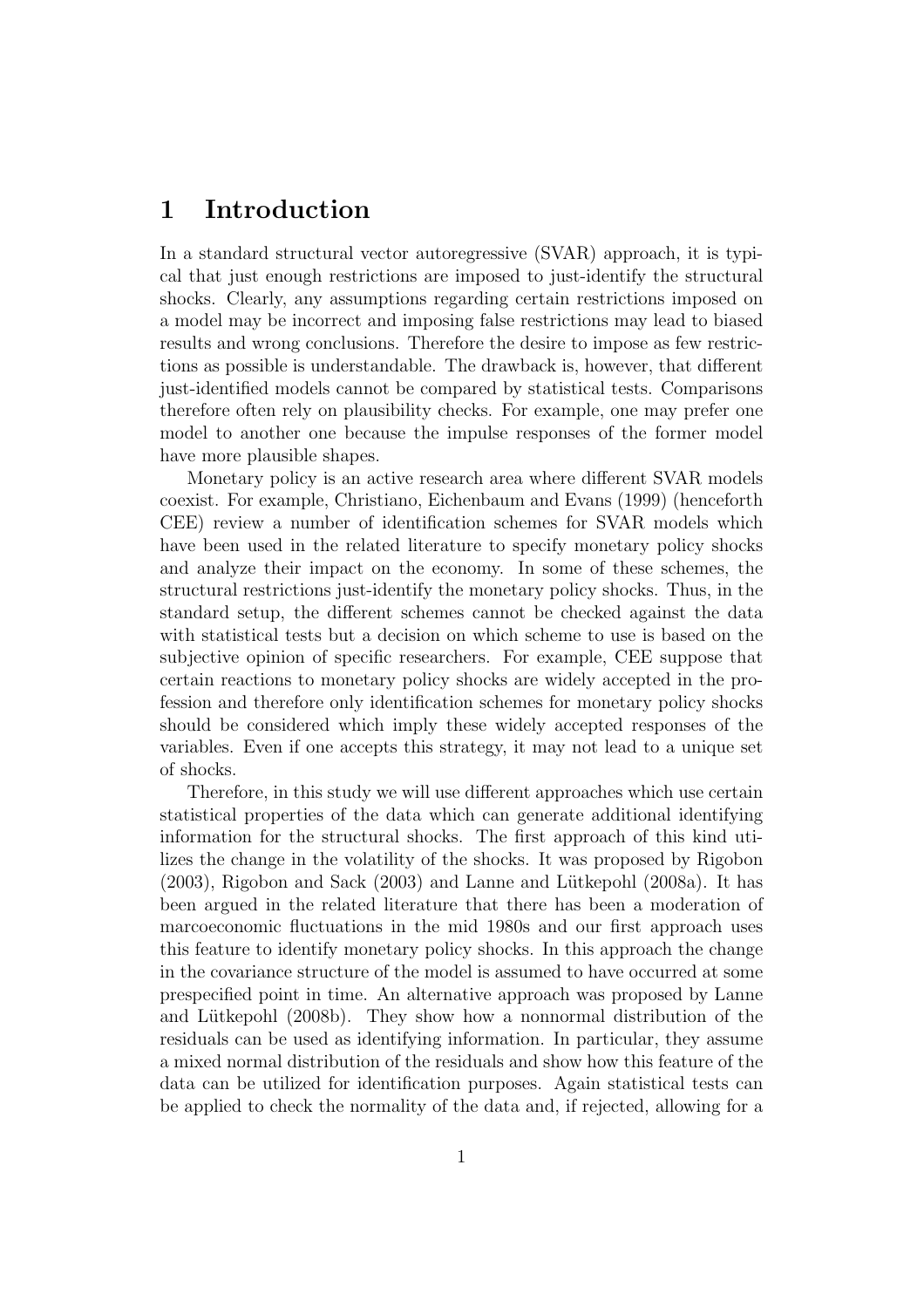more general class of distributions is a natural next step. We will consider these two different approaches to compare a set of different identification schemes for US monetary policy.

More precisely, in our empirical analysis we use the same variables as CEE: log of real aggregate output  $(Y_t)$  and the log of its deflator  $(P_t)$ , the smoothed change in an index of sensitive commodity prices  $(PCOM_t)$ , the log of nonborrowed reserves plus extended credit  $(NBR<sub>t</sub>)$ , the log of total reserves  $(T R_t)$ , the federal funds rate  $(F F_t)$  and the log of M1  $(M_t)$ . We use monthly US data only while CEE consider both monthly and quarterly data. As monthly data is available for most of the variables of interest here, it is worth utilizing the additional information in the more frequently observed series. Only output is not available in monthly form and therefore proxies as in CEE are used for this variable and its deflator (see Section 5). Our sampling period is 1965M7 - 1995M6 which is also the sampling period used by CEE. Although longer time series are now available, it may be worth considering exactly the same data as CEE to ensure that differences in the results are driven by the different methods used rather than different data.

Our study is structured as follows. In the next section the VAR model setup and the different sets of identifying restrictions considered by CEE will be presented. In Section 3 the 'statistical' identification strategies are presented. Estimation of the structural models is discussed in Section 4 and the results of the empirical analysis are presented in Section 5. Conclusions are drawn in Section 6.

#### 2 The Model Setup

CEE consider a K-dimensional reduced form  $VAR(p)$  model of the type

$$
Z_t = Dd_t + A_1 Z_{t-1} + \dots + A_p Z_{t-p} + u_t, \tag{2.1}
$$

where  $d_t$  is a deterministic term with coefficient matrix D, the  $A_j$ 's (j =  $1, \ldots, p$  are  $(K \times K)$  coefficient matrices and  $u_t$  is a white noise error term. They partition the K-dimensional vector of observable variables  $Z_t$  as

$$
Z_t = \begin{bmatrix} X_{1t} \\ S_t \\ X_{2t} \end{bmatrix},
$$
\n(2.2)

where  $X_{1t}$  is  $(k_1 \times 1)$ ,  $S_t$  is  $(1 \times 1)$  and  $X_{2t}$  is  $(k_2 \times 1)$ . The vector  $X_{1t}$  contains variables whose contemporaneous values appear in the monetary authority's information set, i.e., variables orthogonal to the monetary policy shock. The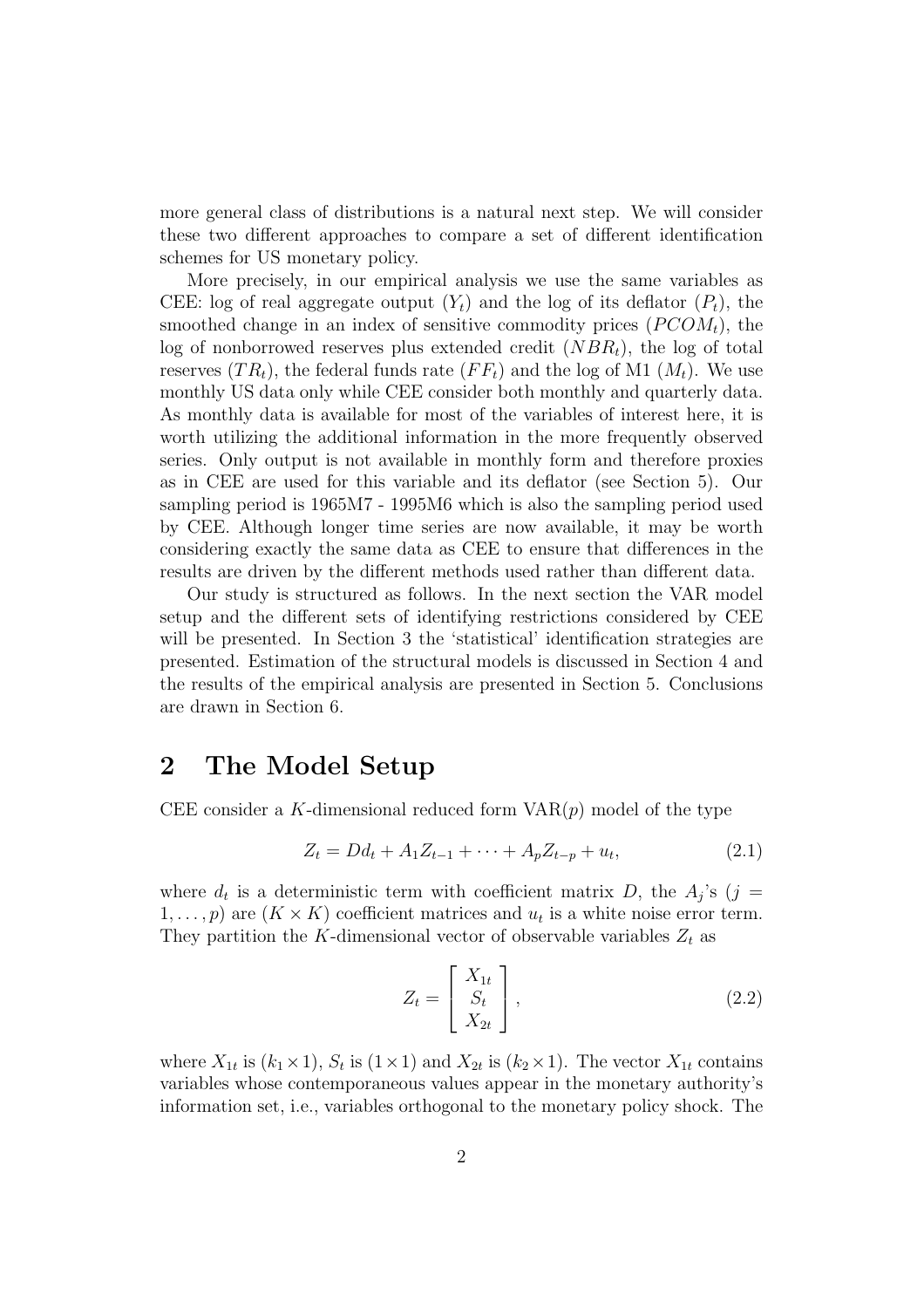variables in  $X_{2t}$  only appear with a lag in the information set and  $S_t$  is the monetary authority's policy instrument.

The structural shocks are usually obtained from the reduced form residuals by a linear transformation. If only specific structural shocks are of interest, it suffices to find a linear transformation of  $u_t$  which delivers these particular shocks of interest and possibly specifies the other shocks in an arbitrary way. In our case the monetary shocks are of primary interest. CEE show that a block triangular transformation  $\varepsilon_t = A_0 u_t$ , with

$$
A_0 = \begin{bmatrix} a_{11} & 0 & 0 \\ (k_1 \times k_1) & (k_1 \times 1) & (k_1 \times k_2) \\ a_{21} & a_{22} & 0 \\ (1 \times k_1) & (1 \times 1) & (1 \times k_2) \\ a_{31} & a_{32} & a_{33} \\ (k_2 \times k_1) & (k_2 \times 1) & (k_2 \times k_2) \end{bmatrix}
$$
 (2.3)

fully identifies the monetary policy shocks as the  $(k_1 + 1)$ th component of  $\varepsilon_t$ . Notice that the other elements of  $A_0$  may be chosen such that  $A_0^{-1}A_0^{-1} = \Sigma_u$ and, hence,  $\varepsilon_t \sim (0, I_K)$ .

CEE consider three alternative schemes for just-identifying the monetary policy shocks:

- 1. FF policy shock:  $X_{1t} = (Y_t, P_t, PCOM_t)'$ ,  $X_{2t} = (NBR_t, TR_t, M_t)'$  and the federal funds rate is the policy instrument, that is,  $S_t = FF_t$ . This identification scheme is motivated by arguments presented in Bernanke and Blinder (1992), Sims (1986, 1992) and others.
- 2. NBR policy shock:  $X_{1t} = (Y_t, P_t, PCOM_t)'$ ,  $X_{2t} = (FF_t, TR_t, M_t)'$  and  $S_t = NBR_t$ . This scheme is based on work, for instance, of Christiano and Eichenbaum (1992).
- 3. NBR/TR policy shock:  $X_{1t} = (Y_t, P_t, PCOM_t, TR_t)'$ ,  $X_{2t} = (FF_t, M_t)'$ and  $S_t = NBR_t$ . CEE attribute this identification scheme to Strongin (1995).

As mentioned earlier, in a standard SVAR setting the implied zero restrictions on  $A_0$  suffice to just-identify the monetary policy shocks. They do not provide over-identifying restrictions, however, which could be tested against the data. In the next section it will be explained how such over-identifying information can be obtained from the statistical properties of  $u_t$  which are usually not taken into account in a standard SVAR analysis.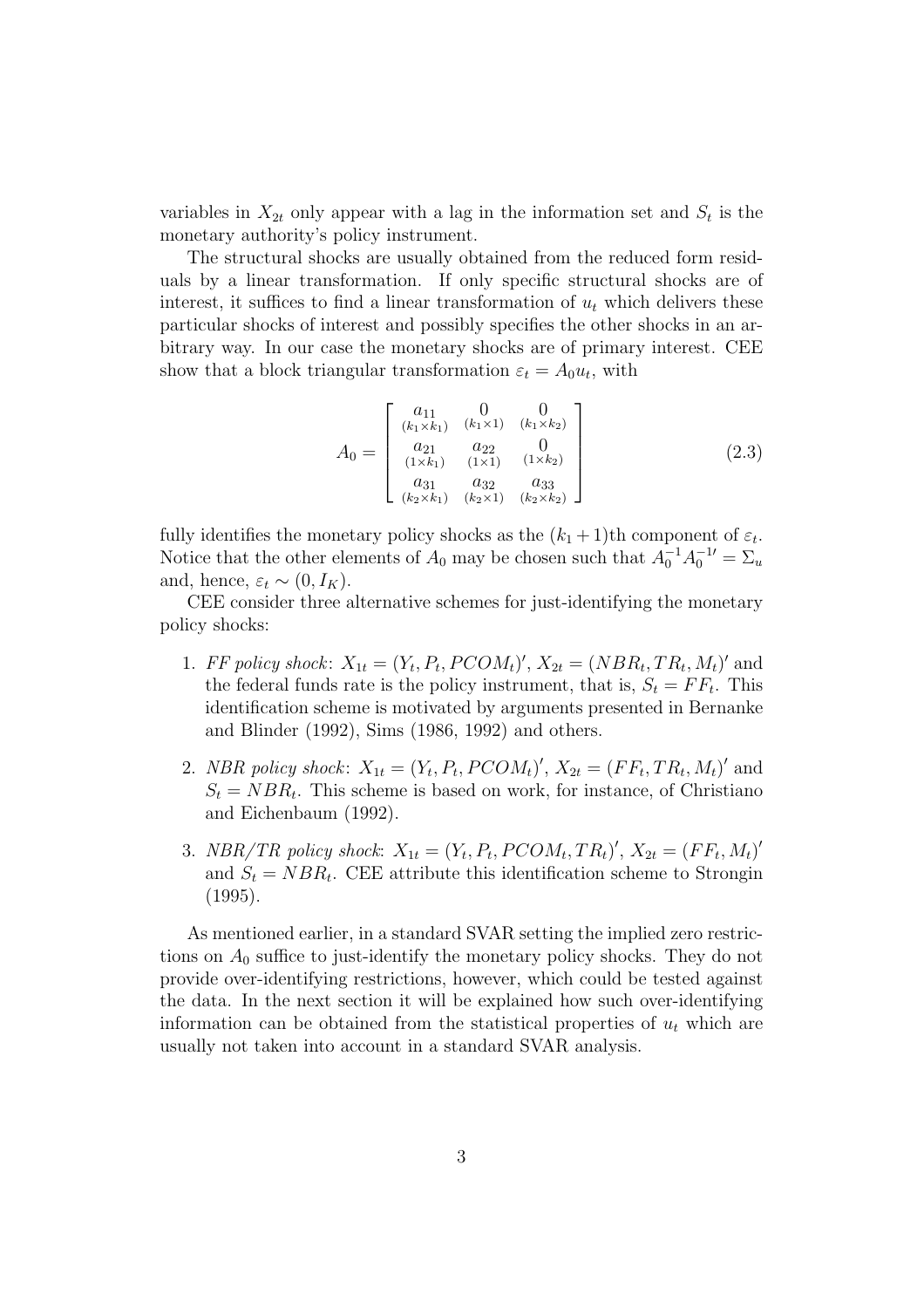### 3 Statistical Approaches for the Identification of Shocks

#### 3.1 Identification via Heteroskedasticity

Our first approach to identify the structural shocks via specific statistical properties of the data assumes that there is at least one change in the volatility of the residuals and, hence, the residuals of the basic model (2.1) are heteroskedastic. As mentioned earlier, this approach has been used in SVAR analyses by Rigobon (2003), Rigobon and Sack (2003) and Lanne and Lütkepohl (2008a). In the first paper the relationship between the returns on different bonds is analyzed. Rigobon and Sack (2003) use the idea of identification via heteroskedasticity to investigate the relation between monetary policy and the stock market. Finally, Lanne and Lütkepohl (2008a) use this devise to compare different identification schemes for US monetary policy. The latter study is closely related to the one presented in the empirical section of the present paper. The model setup and sample period are slightly different, however.

To introduce the idea, let us assume that there is a single change in the volatility of the variables during the sample period. Hence, suppose we have a sample of size  $T, Z_1, \ldots, Z_T$ , and there is a change in the volatility of the shocks during the sample period, say in period  $T_B$ , so that

$$
E(u_t u'_t) = \begin{cases} \sum_1 & \text{for } t = 1, ..., T_B - 1, \\ \sum_2 & \text{for } t = T_B, ..., T. \end{cases}
$$
 (3.1)

From matrix theory it is well-known that the covariance matrices  $\Sigma_1$  and  $\Sigma_2$ can be diagonalized simultaneously, that is, there exists a  $(K \times K)$  matrix W and a diagonal matrix  $\Psi = \text{diag}(\psi_1, \dots, \psi_K)$  with positive diagonal elements  $\psi_i, i = 1, \ldots, K$ , such that  $\Sigma_1 = WW'$  and  $\Sigma_2 = W\Psi W'$  (e.g., Lütkepohl (1996, Section 6.1.2)). Here the diagonal elements of  $\Psi$  reflect the changes in the variances of the shocks after the possible change in volatility has occurred. In fact, a change in volatility has occurred if the  $\psi_i$ 's are different from one. Lanne and Lütkepohl  $(2008b)$  show that W is unique except for sign changes if all  $\psi_i$ 's are distinct and ordered in some way. Thus, if we choose  $A_0^{-1} = W$ , we get uniqueness of the shocks  $\varepsilon_t = A_0 u_t$  (except for changes in sign) without the need for further identifying assumptions. Choosing  $A_0 = W^{-1}$ , the structural shocks have identity covariance matrix in the first regime and  $\Psi$  in the second regime, that is,

$$
E(\varepsilon_t \varepsilon'_t) = \begin{cases} I_K & \text{for } t = 1, \dots, T_B - 1, \\ \Psi & \text{for } t = T_B, \dots, T. \end{cases}
$$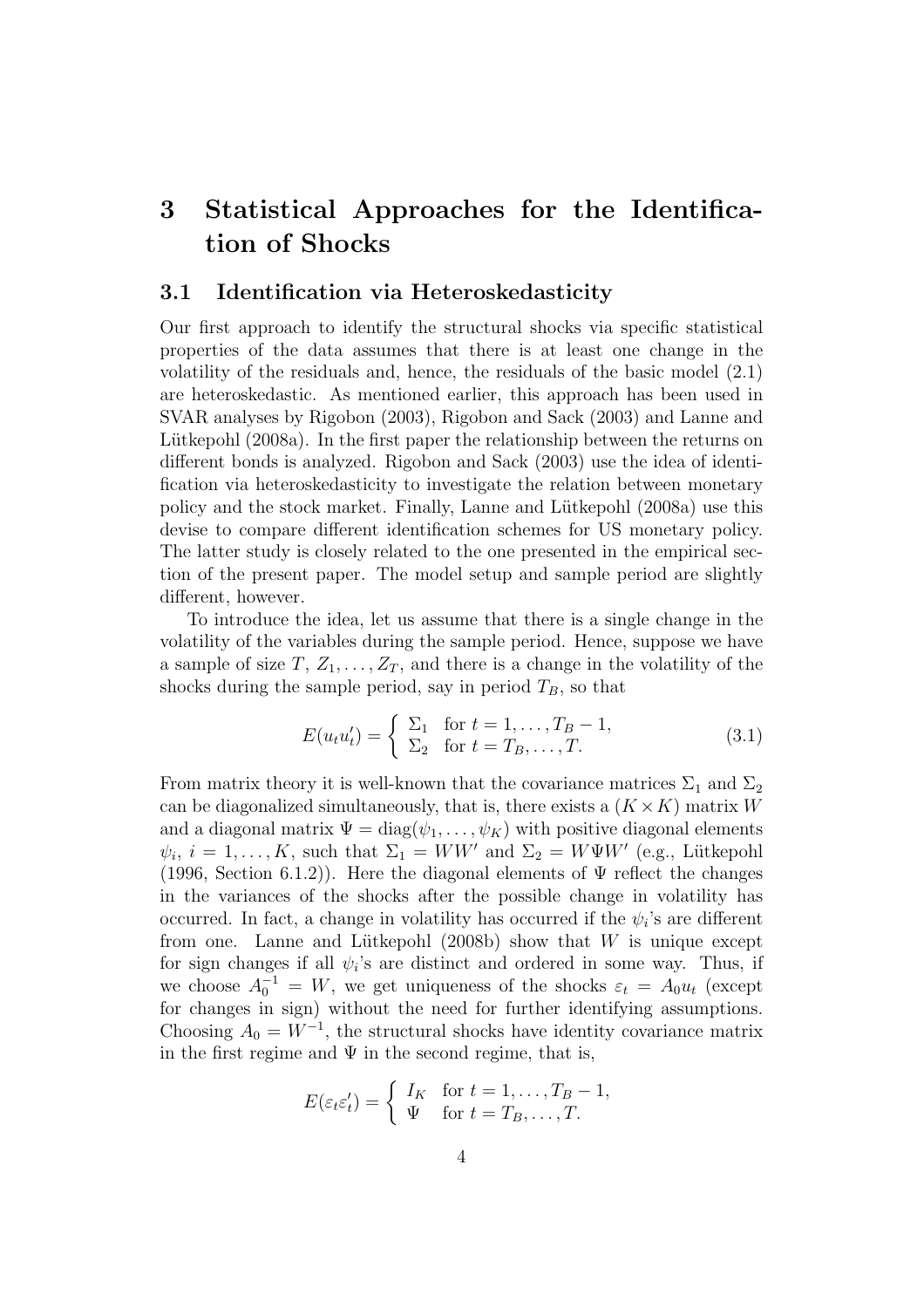Hence, they are orthogonal in both regimes. In turn, requiring that they are orthogonal in both regimes suffices to identify our shocks uniquely if all  $\psi_i$ 's are distinct. Notice that orthogonality of the structural shocks is a standard assumption in SVAR analysis.

The requirement that all  $\psi_i$ 's are distinct is satisfied if the changes in volatility are not proportional in all variables. Even if the volatility in one of the shocks does not change at all, that is, one of the  $\psi_i$ 's may be unity, the  $\psi_i$ 's may of course be all distinct and this is the essential requirement for uniqueness of  $A_0$ . Any other restrictions for  $A_0$ , as for example formulated in Section 2, then become over-identifying. Since the change in variance is a testable assumption, we do not have to rely exclusively on information from economic theory or other sources to ensure identification of the structural shocks. Instead we can use the information in the data and apply statistical procedures to obtain identification.

To obtain uniqueness of  $W$  and, hence, of  $A_0$  we may, for example, order the  $\psi_i$ 's from smallest to largest. If restrictions are imposed on  $A_0$ , they may only be compatible with one specific ordering of the  $\psi_i$ 's and not necessarily with an ordering according to size. Therefore, in estimations with restrictions on  $A_0$  we do not impose any specific ordering on the  $\psi_i$ 's but let the data decide which one is best. This is no problem in principle because local identification is ensured for any ordering of the  $\psi_i$ 's, provided they are all distinct.

The fact that it is always possible to reverse the signs of all elements in a single column of  $W = A_0^{-1}$  without affecting the likelihood is not a problem either in the present context because for asymptotic theory to work we only need local identification which is ensured despite the sign changes. For practical purposes changing all signs in a column of  $W$  just means to consider a negative shock if the shock is positive originally or vice versa.

It is also possible, of course, to accommodate more than one change in volatility. If there are  $n + 1$  different regimes and the covariances in the different regimes are  $WW'$ ,  $W\Psi_1W'$ , ...,  $W\Psi_nW'$ , where the  $\Psi_i$ 's are all diagonal matrices, uniqueness of  $W$  (up to sign) is ensured, for example, if the diagonal elements in only one of the  $\Psi_i$  matrices are all distinct and we can again choose  $A_0 = W^{-1}$ .

So far we have assumed that only the residual covariance matrix changes and the other VAR parameters remain constant. This assumption was made for convenience because it ensures identification of the shocks. Obviously, statistical tests may be used to check the constancy of the other parameters as well. CEE and Bernanke and Mihov (1998a) argue that structural changes found by other authors in the data set underlying our empirical study may have been due to a change in the residual covariances only and not to a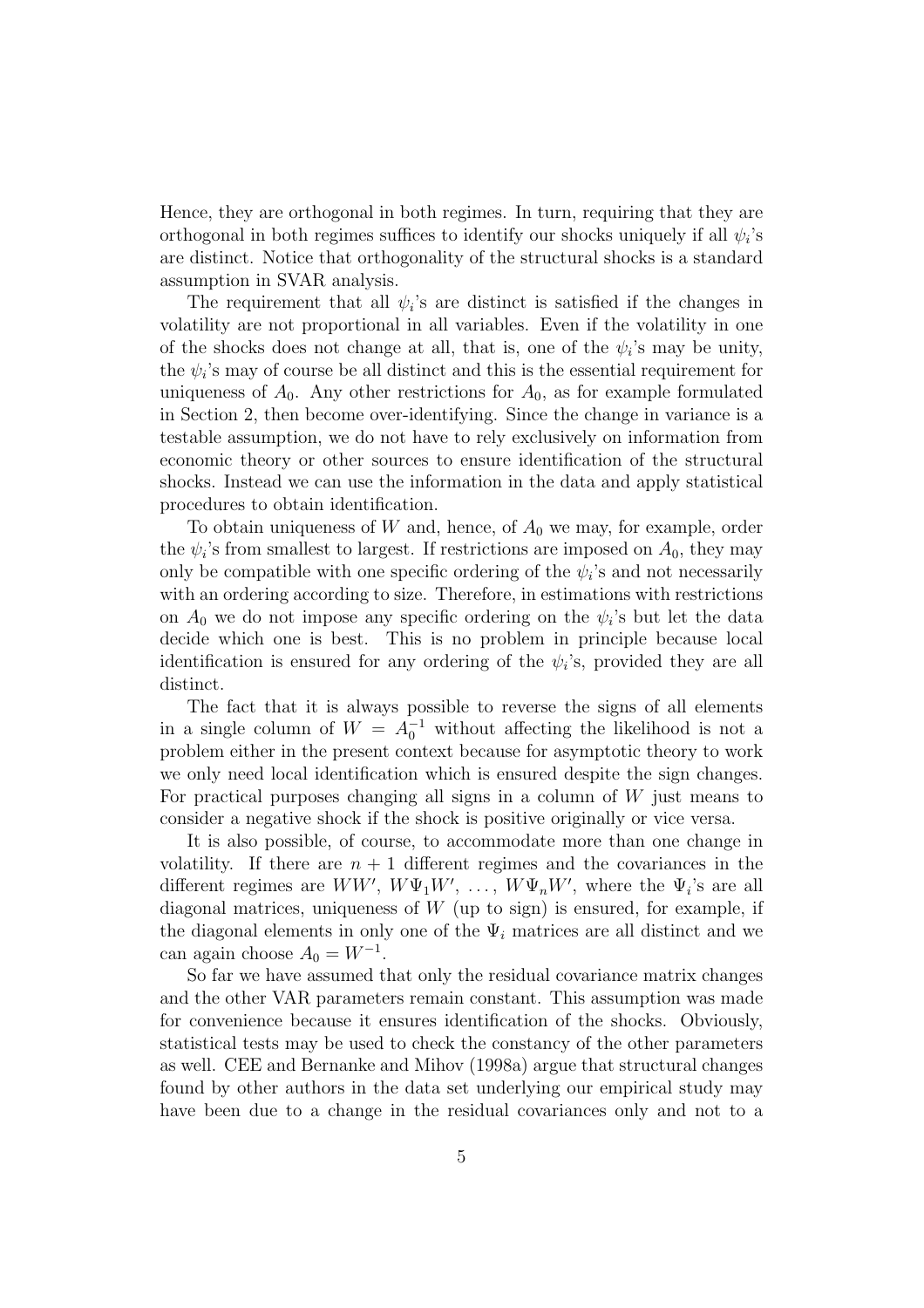change in the whole dynamic structure. While identification of the shocks can also be achieved if other parameters vary as well, the impulse responses may be affected if there are changes in the other parameters. Such changes would therefore complicate our analysis.

If uniqueness of  $A_0$  is ensured by residual heteroskedasticity, then all the restrictions from economic theories are over-identifying and, hence, can be tested. In particular, the just-identifying restrictions discussed in the previous section can be tested and we will do so in the empirical section. In other words, it can be checked whether they are compatible with orthogonality of the shocks across the different regimes. In the next subsection we will present another approach to serve the same purpose.

#### 3.2 Mixed Normal Residuals

In our analysis of the reduced form VAR model for the time series described in Section 1, we will find strong evidence that the errors are not normally distributed. Hence, it makes sense to specify a more general distribution. A quite general class of distributions is given by a mixture of two normal distributions. Therefore we assume that  $u_t$  is a mixture of two serially independent normal random vectors such that

$$
u_t = \begin{cases} e_{1t} \sim \mathcal{N}(0, \Sigma_1) \text{ with probability } \gamma, \\ e_{2t} \sim \mathcal{N}(0, \Sigma_2) \text{ with probability } 1 - \gamma. \end{cases}
$$
 (3.2)

Here  $\mathcal{N}(0, \Sigma)$  denotes a multivariate normal distribution with zero mean and covariance matrix  $\Sigma$ . The  $(K \times K)$  covariance matrices  $\Sigma_1$  and  $\Sigma_2$ are assumed to be distinct and the mixture probability  $\gamma$ ,  $0 < \gamma < 1$ , is a parameter of the model. If  $\Sigma_1 = \Sigma_2$ ,  $u_t$  has a  $\mathcal{N}(0, \Sigma_1)$  distribution and  $\gamma$  is not identified. Therefore we assume  $\Sigma_1 \neq \Sigma_2$ . We note that  $u_t$  has mean zero and covariance matrix  $\Sigma_u = \gamma \Sigma_1 + (1-\gamma) \Sigma_2$ , that is,  $u_t \sim (0, \gamma \Sigma_1 + (1-\gamma) \Sigma_2)$ .

This model was proposed by Lanne and Lütkepohl (2008b) who also show that a  $(K \times K)$  matrix W and a diagonal matrix  $\Psi = \text{diag}(\psi_1, \dots, \psi_K), \psi_i > 0$  $(i = 1, ..., K)$ , exist such that  $\Sigma_1 = WW'$  and  $\Sigma_2 = W\Psi W'$ . Thus, we may parameterize  $\Sigma_u$  as

$$
\Sigma_u = W(\gamma I_K + (1 - \gamma)\Psi)W'.\tag{3.3}
$$

If all  $\psi_i$ 's are distinct, then, for a given ordering of the  $\psi_i$ 's, the matrix W in this decomposition is unique except that all signs of a column may be reversed. If we choose

$$
A_0^{-1} = W(\gamma I_K + (1 - \gamma)\Psi)^{1/2}
$$
\n(3.4)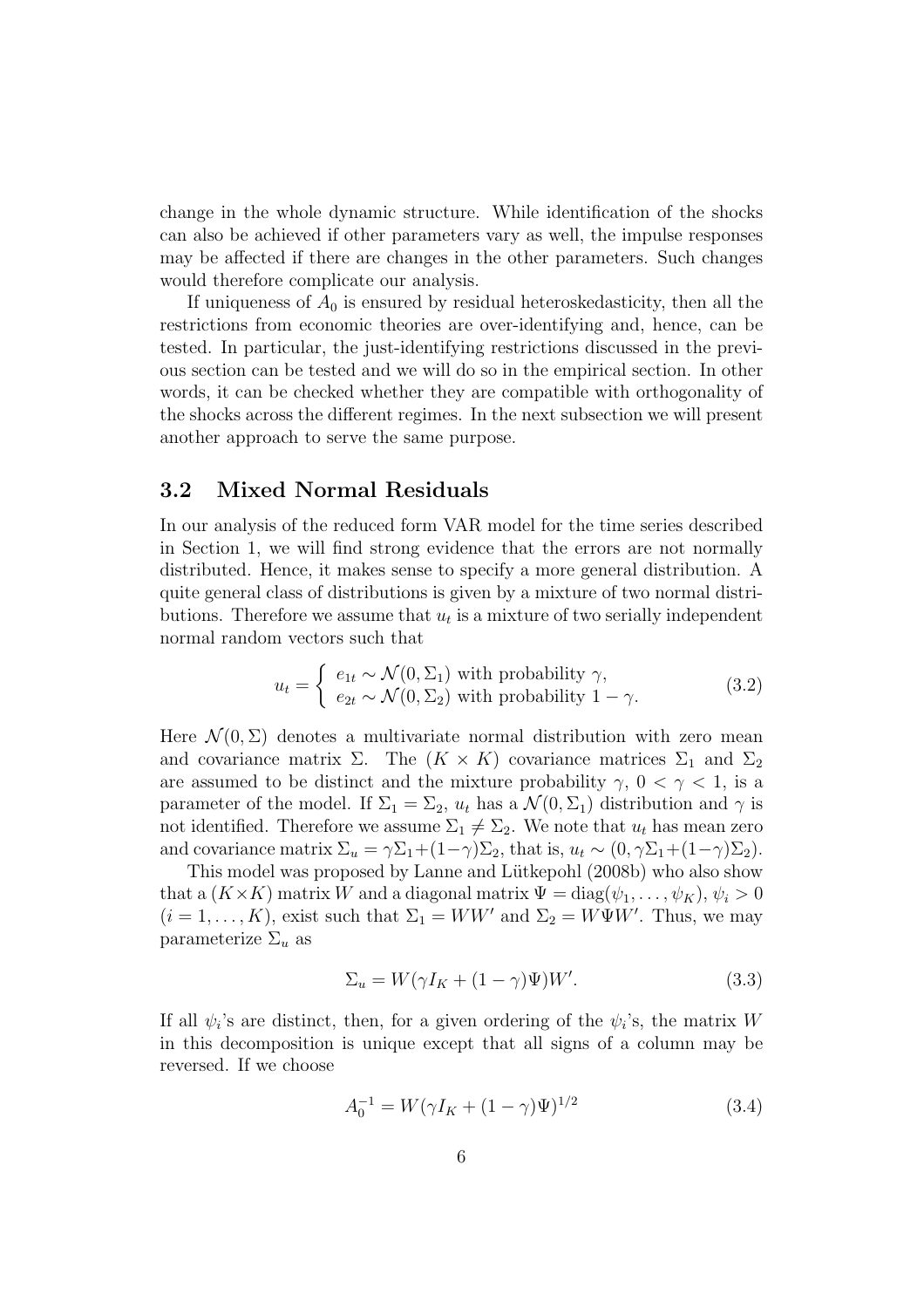so that  $\Sigma_u = A_0^{-1} A_0^{-1}$ , this decomposition of  $\Sigma_u$  is the unique one (apart from sign changes) which diagonalizes both  $\Sigma_1$  and  $\Sigma_2$  and also, of course,  $\Sigma_u$ . In other words, if we think of the two normal distributions which are mixed in (3.2) as representing two different regimes, the structural shocks are uncorrelated in both regimes. Hence, as in the heteroskedastic model, any additional restrictions on  $A_0$  are over-identifying and, thus, testable. Note that this model differs from the previous one in that the allocation of time periods to the regimes is governed by a random mechanism whereas in Section 3.1 we have assumed that the regime changes occur at fixed, prespecified time points. Also, the residual distribution in (3.2) is not heteroskedastic.

### 4 Estimation

For our mixed normal model, maximum likelihood (ML) estimation is in principle the method of choice because we have made an assumption regarding the distribution of the residuals. Also for the heteroskedastic model using Gaussian ML estimation is useful because it results in estimators with desirable asymptotic properties even if the actual residual distribution is non-Gaussian. For both models the likelihood function and its normal equations are nonlinear in the parameters, however. Therefore maximizing the full likelihood function may be a formidable task if the dimension of the process,  $K$ , and/or the VAR order,  $p$ , are large, as in the case of our empirical example. Because the VAR coefficients can be estimated consistently by equation-wise OLS with standard asymptotic properties, it is in fact possible to estimate the structural parameters based on a "concentrated likelihood function" where the VAR coefficients are replaced by their OLS estimators. The resulting estimation methods for the two models of interest here will be discussed next. We denote by  $\hat{u}_t = Z_t - \hat{D}d_t - \hat{A}_1 Z_{t-1} - \cdots - \hat{A}_p Z_{t-p}$  the residuals from estimating the reduced form VAR model (2.1) by equation-wise OLS.

#### 4.1 Heteroskedastic Residuals

Let us focus on the case of two regimes with different residual covariance matrices as in (3.1) with  $\Sigma_1 = WW'$  and  $\Sigma_2 = W\Psi W'$  and define

$$
\widetilde{\Sigma}_1 = \frac{1}{T_B - 1} \sum_{t=1}^{T_B - 1} \hat{u}_t \hat{u}'_t \quad \text{and} \quad \widetilde{\Sigma}_2 = \frac{1}{T - T_B + 1} \sum_{t=T_B}^{T} \hat{u}_t \hat{u}'_t.
$$

Replacing the VAR parameter estimators in the Gaussian log-likelihood function by their OLS estimators gives a "concentrated log likelihood function"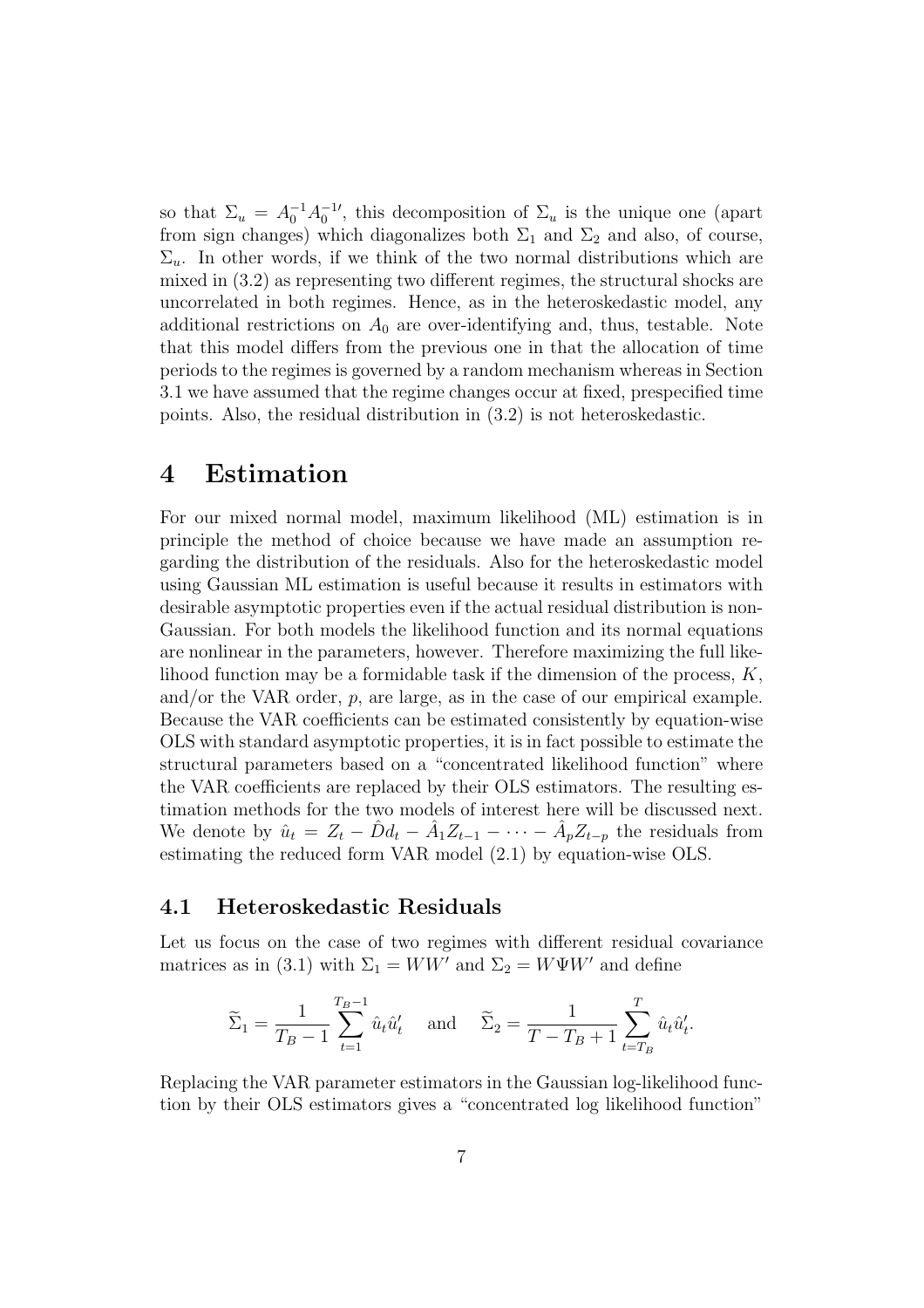of the form

$$
\log L_H = -\frac{T_B - 1}{2} \left( \log \det(WW') + \text{tr} \left\{ \widetilde{\Sigma}_1 (WW')^{-1} \right\} \right)
$$

$$
-\frac{T - T_B + 1}{2} \left( \log \det(W\Psi W') + \text{tr} \left\{ \widetilde{\Sigma}_2 (W\Psi W')^{-1} \right\} \right).
$$
(4.1)

Maximizing this function gives estimators W and  $\Psi$  of W and  $\Psi$ , respectively. Note, however, that these estimators are not full ML estimators even if the true residual distribution is Gaussian because the OLS estimators of the VAR coefficients from (2.1) are not ML estimators. They do not account for the heteroskedasticity in the residuals. We will use the estimators of the structural parameters obtained from maximizing (4.1) and refer the reader to Lanne and L¨utkepohl (2008a) for further discussion of the estimation procedure and the properties of the estimators.

Any over-identifying restrictions imposed on the structural parameters can be tested by likelihood ratio (LR) type tests. Thus, if the identification schemes considered in Section 2 imply over-identifying restrictions we can check them against the data by LR type tests based on optimizing the objective function (4.1) with and without restrictions. Clearly, the resulting tests are not really LR tests because they are based on maximizing the pseudo concentrated likelihood in (4.1) rather than the fully maximized likelihood function. Still it can be seen from the discussion in Lanne and Lütkepohl (2008a) that they have the usual asymptotic properties of standard LR tests. Therefore we may use a  $\chi^2$  distribution with as many degrees of freedom (df) as there are zero restrictions imposed on  $A_0$ , provided all  $\psi_i$ 's are distinct. If the latter condition is not satisfied, the asymptotic distribution of our pseudo LR test will still be  $\chi^2$  under general conditions. The number of df may be smaller than the number of zeros placed on  $A_0$ , however. In other words, our tests may be conservative when used with critical values from a  $\chi^2$  distribution with as many df as there are zero restrictions on  $A_0$ .

It is straightforward to extend the estimation procedure to the case of more than two regimes. We will not present the details to save space. In the empirical analysis models with up to three regimes will be used. It may also be worth noting that Rigobon (2003) has shown for his slightly less general setup that the time invariant parameters may be estimated consistently under usual assumptions even if the break times are fixed incorrectly.

#### 4.2 Mixed Normal Residuals

For the mixed normal model (3.2) with  $\Sigma_1 = WW'$  and  $\Sigma_2 = W\Psi W'$  we estimate the parameters  $\gamma$ ,  $\Psi$  and  $W$  by maximizing the pseudo concentrated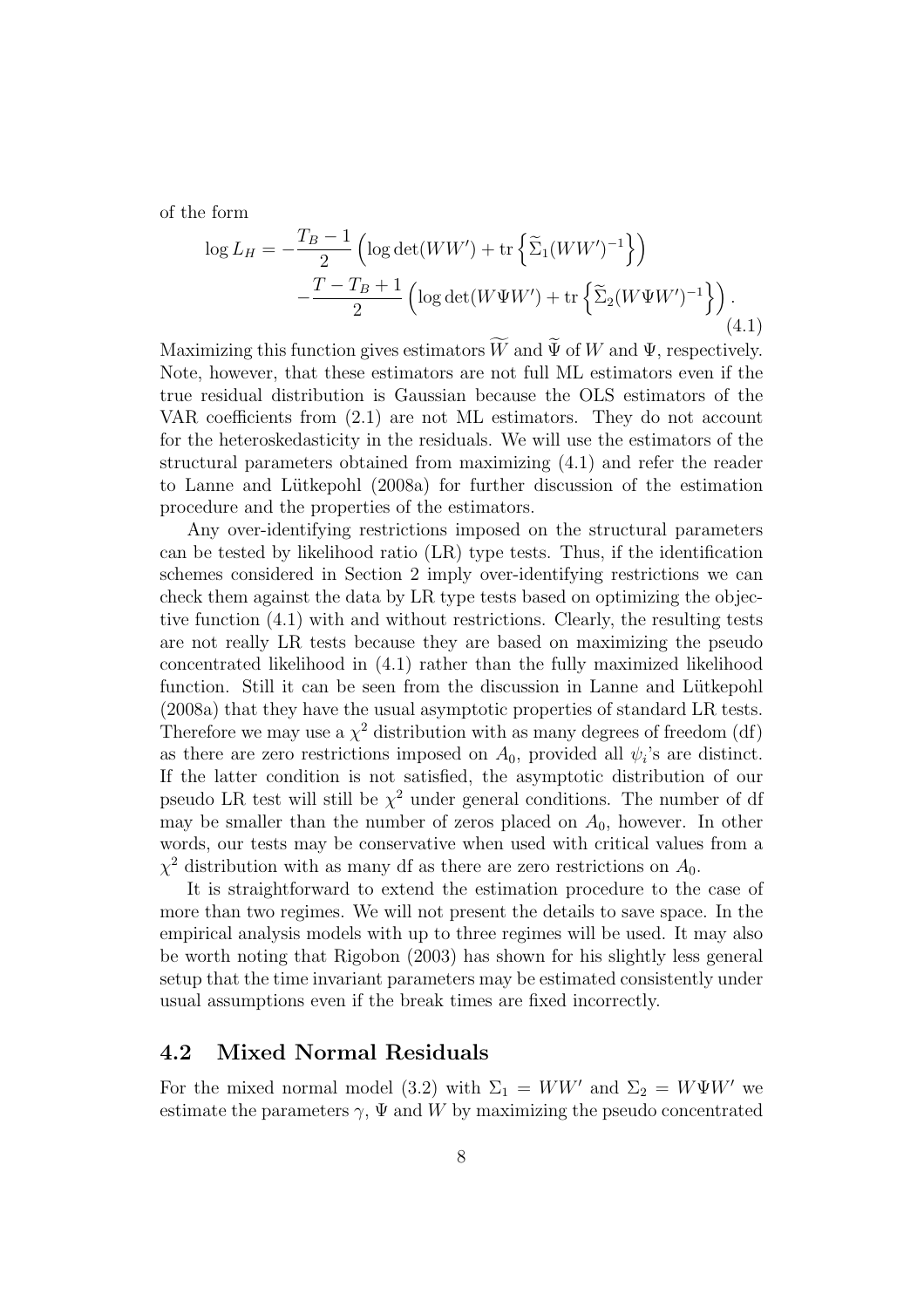likelihood function

$$
L_{MN}(W, \Psi, \gamma) = \prod_{t=1}^{T} \hat{f}_{t-1}(Z_t),
$$
\n(4.2)

where

$$
\hat{f}_{t-1}(Z_t) = \gamma \det(W)^{-1} \exp\left\{-\frac{1}{2} \hat{u}'_t(WW')^{-1} \hat{u}_t\right\} + (1-\gamma) \det(\Psi)^{-1/2} \det(W)^{-1} \exp\left\{-\frac{1}{2} \hat{u}'_t(W\Psi W')^{-1} \hat{u}_t\right\}.
$$

Regarding tests of over-identifying restrictions for the structural parameters the same applies as for the heteroskedastic model. Thus, both model types allow us to test the restrictions for the  $A_0$  parameters presented in Section 2 if at least some of the diagonal elements of  $\Psi$  are different and the model is a valid representation of the DGP.

### 5 Empirical Analysis

In the empirical analysis we use monthly US data for the period 1965M7 - 1995M6 which corresponds to the sample period used by CEE.<sup>1</sup> A similar sample period was also used in studies by Bernanke and Mihov (1998b) and Lanne and Lütkepohl (2008a). Our sample size is 360. We use nonfarm payroll employment as proxi for aggregate output and the implicit deflator of personal consumption expenditure as proxi for its deflator, as in CEE. The reduced form model is a 7-dimensional VAR(12) with an intercept.

The literature on the monetary transmission mechanism in the US presents evidence for a number of possible structural breaks during our sample period and in particular changes in the volatility of the shocks are diagnosed by different authors. Thus, our heteroskedastic model may be justified. Moreover, we have applied tests for nonnormality to the residuals of our model and have found clear evidence against Gaussian residuals. Therefore, considering a more general distribution class such as the mixed normal seems also reasonable. In the following we will consider both types of modelling assumptions. Thereby we will also be able to study the robustness of our main results with respect to the identifying assumptions.

<sup>&</sup>lt;sup>1</sup>The data were obtained from L. Christiano's homepage http://www.faculty.econ.northwestern.edu/faculty/christiano/research.htm.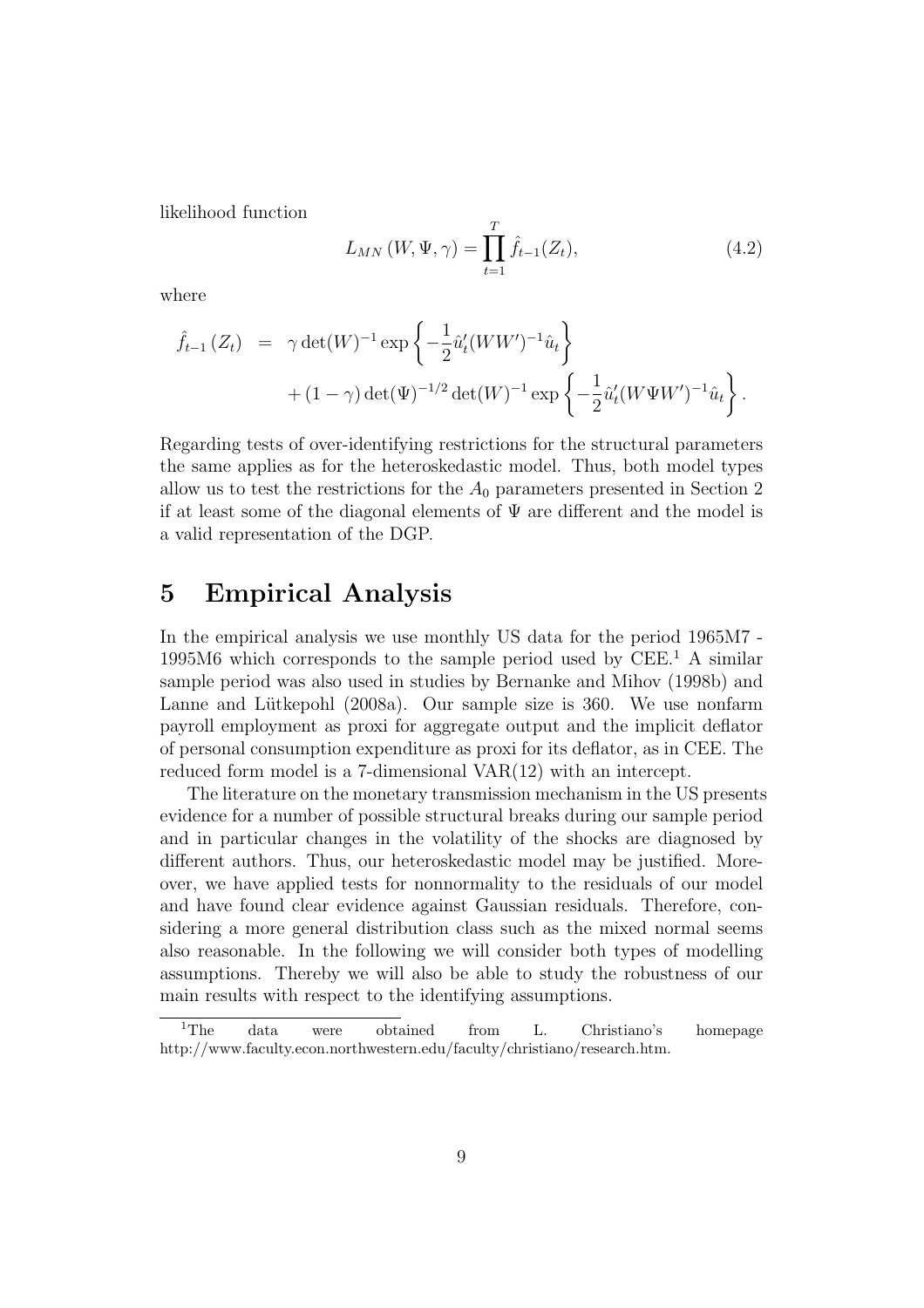|           | 1 Regime |         | 2 Regimes |         |          |         |  |
|-----------|----------|---------|-----------|---------|----------|---------|--|
| Parameter | Estimate | Std Err | Estimate  | Std Err | Estimate | Std Err |  |
| $\psi_1$  | 0.8000   | 0.1334  | 0.8735    | 0.2761  | 0.4623   | 0.0801  |  |
| $\psi_2$  | 1.2588   | 0.2034  | 1.2161    | 0.4405  | 0.7458   | 0.1284  |  |
| $\psi_3$  | 0.4927   | 0.0740  | 0.9791    | 0.2845  | 0.7992   | 0.1397  |  |
| $\psi_4$  | 0.3063   | 0.0487  | 5.2158    | 1.1729  | 0.6916   | 0.1179  |  |
| $\psi_5$  | 0.3866   | 0.0686  | 1.5875    | 0.4137  | 1.8507   | 0.3110  |  |
| $\psi_6$  | 1.6341   | 0.2919  | 1.7791    | 0.5160  | 1.4448   | 0.2481  |  |
| $\psi_7$  | 0.7189   | 0.1131  | 0.6639    | 0.3452  | 0.3619   | 0.0757  |  |

Table 1: Estimation Results for Parameters of VAR(12) Models with Heteroskedastic Errors for Sampling Period 1965M7 - 1995M6

#### 5.1 Results for Heteroskedastic Models

As mentioned earlier, different dates of possible volatility changes were found in the literature for similar models during our sample period. In the following we will only consider changes in 1979M10 and 1984M2. Bernanke and Mihov (1998b) and CEE agree on these dates. According to Bernanke and Mihov (1998b, p. 880) the choice of these two break dates is based on a "combination of historical and statistical evidence." Moreover, Lanne and Lütkepohl (2008a) present further statistical evidence for changes in the residual covariances of models similar to ours in these two months. Notice that the intermediate period 1979M10 - 1984M2 roughly corresponds to the Volcker era which is often regarded as special as far as monetary policy is concerned.

There is some disagreement in the literature regarding the type of structural break. Our assumption of a heteroskedastic model is supported by Bernanke and Mihov (1998b) and CEE. Assuming changes only in the disturbance covariance matrices and, hence, in the volatility of the structural shocks is not uncommon in the related literature (see, for example, Sims and Zha (2006)). In summary, our heteroskedastic model and our assumptions regarding the timing of changes in the volatility are not unconventional and have been confirmed by a variety of methods and authors.

For illustrative purposes and to check the robustness of our results we consider a model with just one change in the residual covariance in 1984M2 and one with two changes in 1979M10 and 1984M2. The evidence for a change in 1984M2 was somewhat stronger than for 1979M10 in the study by Lanne and Lütkepohl  $(2008a)$ . It is therefore plausible to use  $1984M2$  as break date if only one break is considered.

The estimated  $\psi_i$ 's for both models are presented in Table 1. These parameters are of particular interest because the shocks are fully identified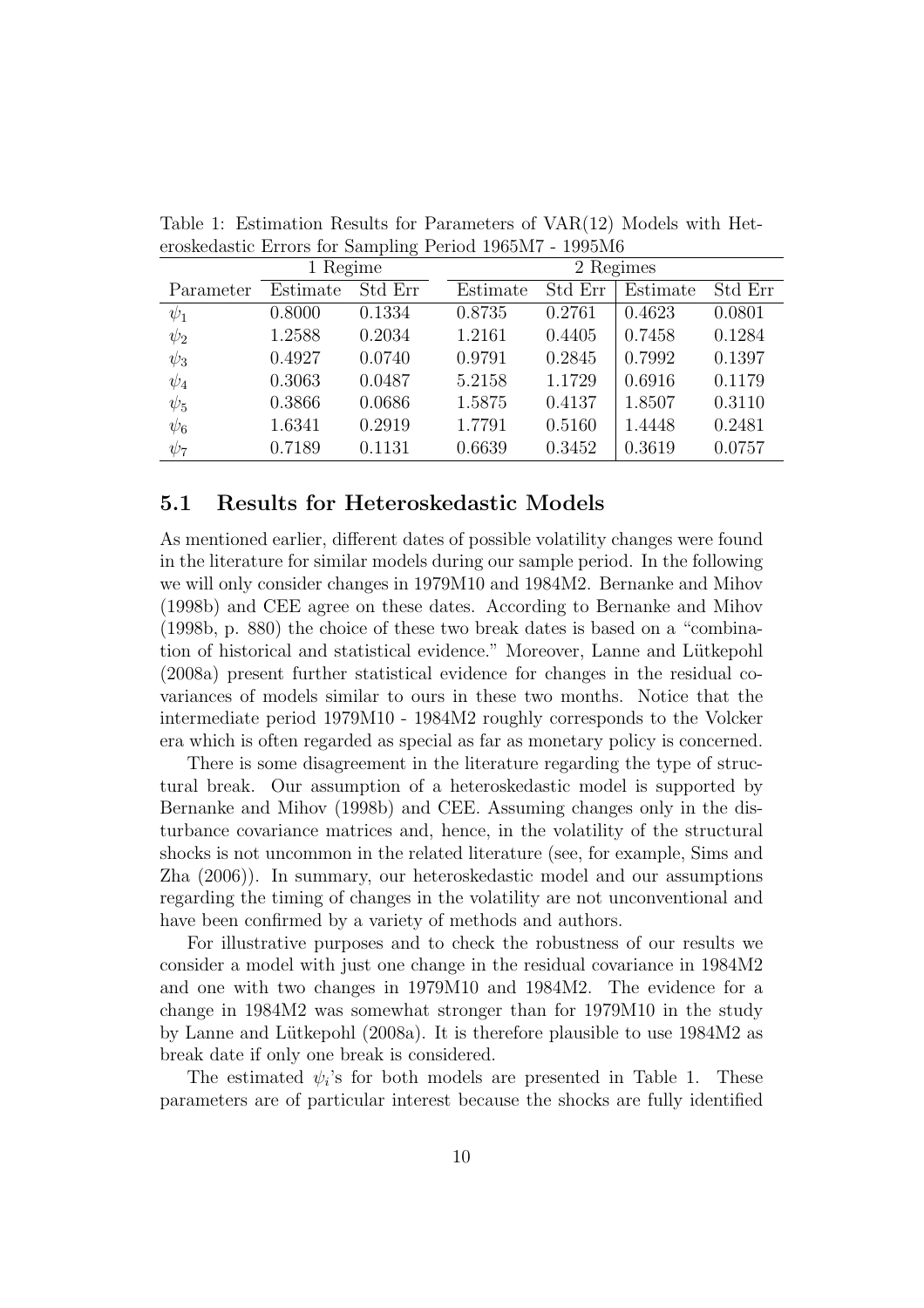|            | Regime Change in 1984M2        |                |             |         |            |
|------------|--------------------------------|----------------|-------------|---------|------------|
|            | $H_0$                          | df             | mean loglik | LR      | $p$ -value |
| NBR/TR     | $a_{12}=0$                     | 4              | 5.3441      | 3.4104  | 0.4916     |
|            | $a_{13}=0$                     | 8              | 5.3337      | 10.6070 | 0.2250     |
|            | $a_{23}=0$                     | $\overline{2}$ | 5.3485      | 0.3271  | 0.8491     |
|            | $a_{12} = a_{13} = a_{23} = 0$ | 14             | 5.2895      | 41.3633 | 0.0002     |
|            |                                |                |             |         |            |
| <b>NBR</b> | $a_{12}=0$                     | 3              | 5.3481      | 0.5916  | 0.8984     |
|            | $a_{13}=0$                     | 9              | 5.3388      | 7.0505  | 0.6319     |
|            | $a_{23}=0$                     | 3              | 5.3484      | 0.4176  | 0.9366     |
|            | $a_{12}=a_{13}=a_{23}=0$       | 15             | 5.3164      | 22.6687 | 0.0914     |
|            |                                |                |             |         |            |
| FF         | $a_{12}=0$                     | 3              | 5.3479      | 0.7726  | 0.8560     |
|            | $a_{13}=0$                     | 9              | 5.3362      | 8.8949  | 0.4470     |
|            | $a_{23}=0$                     | 3              | 5.3477      | 0.8700  | 0.8327     |
|            | $a_{12} = a_{13} = a_{23} = 0$ | 15             | 5.3320      | 11.7833 | 0.6954     |

Table 2: LR Type Tests of Identification Schemes Based on Heteroskedastic Models

|  | Regime Change in 1979M10 and 1984M2 |  |
|--|-------------------------------------|--|
|  |                                     |  |

| - 0        | $H_0$                          | df             | mean loglik | LR      | $p$ -value    |
|------------|--------------------------------|----------------|-------------|---------|---------------|
| NBR/TR     | $a_{12}=0$                     | $\overline{4}$ | 5.4155      | 26.3575 | $2.6802e-5$   |
|            | $a_{13}=0$                     | 8              | 5.4233      | 20.9426 | 0.0073        |
|            | $a_{23}=0$                     | $\overline{2}$ | 5.4525      | 0.6334  | 0.7286        |
|            | $a_{12} = a_{13} = a_{23} = 0$ | 14             | 5.3660      | 60.8736 | $8.3617e - 8$ |
|            |                                |                |             |         |               |
| <b>NBR</b> | $a_{12}=0$                     | 3              | 5.4516      | 1.2528  | 0.7404        |
|            | $a_{13}=0$                     | 9              | 5.4119      | 28.8631 | 0.0007        |
|            | $a_{23}=0$                     | 3              | 5.4514      | 1.3433  | 0.7189        |
|            | $a_{12} = a_{13} = a_{23} = 0$ | 15             | 5.3991      | 37.7858 | 0.0010        |
|            |                                |                |             |         |               |
| FF         | $a_{12}=0$                     | 3              | 5.4494      | 2.7770  | 0.4273        |
|            | $a_{13}=0$                     | 9              | 5.4402      | 9.1872  | 0.4202        |
|            | $a_{23}=0$                     | 3              | 5.4512      | 1.5451  | 0.6719        |
|            | $a_{12}=a_{13}=a_{23}=0$       | 15             | 5.4284      | 17.4070 | 0.2951        |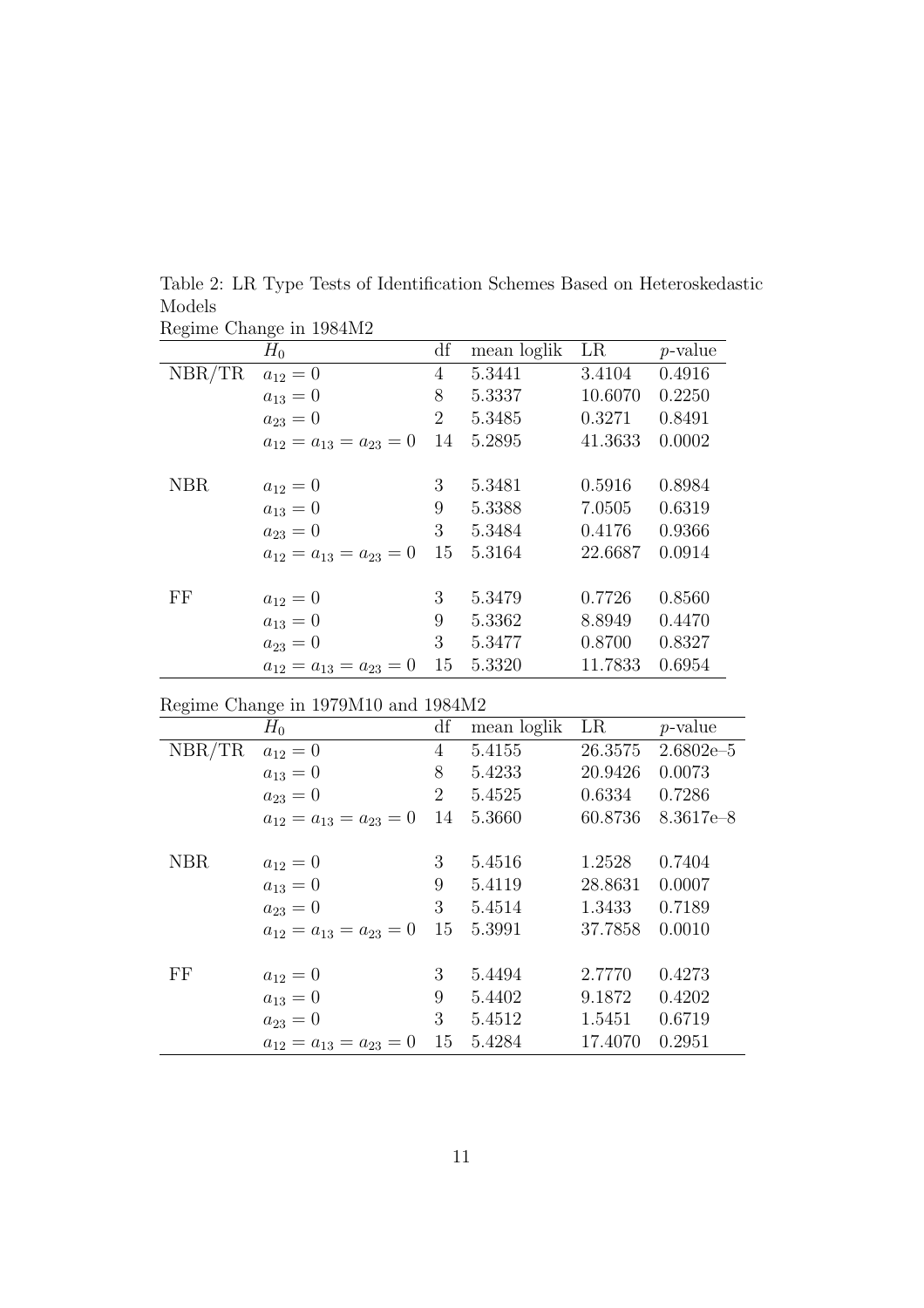by assuming orthogonality in both regimes if all the  $\psi_i$ 's are distinct. Taking into account the standard errors in Table 1, it is not clear that all the  $\psi_i$ 's are distinct in the two models. On the other hand, the estimates present strong evidence that at least some of the  $\psi_i$ 's in each of the two models are different. That result is in fact sufficient to test the structural restrictions from Section 2. Notice that if some of the  $\psi_i$ 's are distinct, at least some of the structural restrictions can be tested. Using the LR type tests mentioned in Section 4 for checking the restrictions, the number of degrees of freedom of the asymptotic  $\chi^2$  distributions may be lower than the number of zeros imposed by the different identification schemes. Hence, it would reduce the estimated  $p$ -values. Thus, the  $p$ -values of our tests based on the assumption that all  $\psi_i$ 's are distinct would actually be conservative.

In Table 2 results for both models are presented with p-values based on the assumption of distinct  $\psi_i$ 's. Given that these p-values are conservative, any model that can be rejected on the basis of the p-value in Table 2 can also be rejected if some of the  $\psi_i$ 's are equal.

The restrictions  $a_{12} = 0$  and  $a_{13} = 0$  imply that the monetary policy shock is orthogonal to the elements of  $X_{1t}$ ;  $a_{12}$  corresponds to the direct effect of  $S_t$  on  $X_{1t}$  and  $a_{13}$  to the indirect effect via the impact of the shock on  $X_{2t}$ . The restriction  $a_{23} = 0$  is derived from the assumption that the monetary policy authority does not see  $X_{2t}$  when setting  $S_t$ . For a correct identification scheme none of the null hypotheses in Table 2 should be rejected. Clearly, this condition is not satisfied for the NBR/TR scheme. This scheme is rejected in both models, with one or two changes in covariance. At least the  $p$ -values for the tests of  $a_{12} = a_{13} = a_{23} = 0$  are smaller than 1% and, hence, the NBR/TR scheme is clearly rejected even with our conservative tests. In fact, if two regime changes are allowed for, there are even more rejections and, hence, the evidence against the NBR/TR scheme is quite strong in our setup.

For the NBR identification scheme the situation is also quite clear in the model with two structural changes because both  $a_{13} = 0$  and  $a_{12} = a_{13} =$  $a_{23} = 0$  produce very small p values below 1% and are, hence, rejected at common significance levels. The situation is different, however, if only one change in covariance is allowed for. In that case,  $a_{12} = a_{13} = a_{23} = 0$ is the only restriction that can be rejected at the 10% level in the NBR scheme. Given that the model with two breaks is more credible and given that our tests are potentially asymptotically conservative, these results present considerable evidence also against the NBR identification scheme.

The situation is quite different for the FF identification scheme. Here none of the p-values is even close to a reasonable significance level for a usual test. In fact, all p-values are bigger than  $20\%$ . Thus, the FF scheme is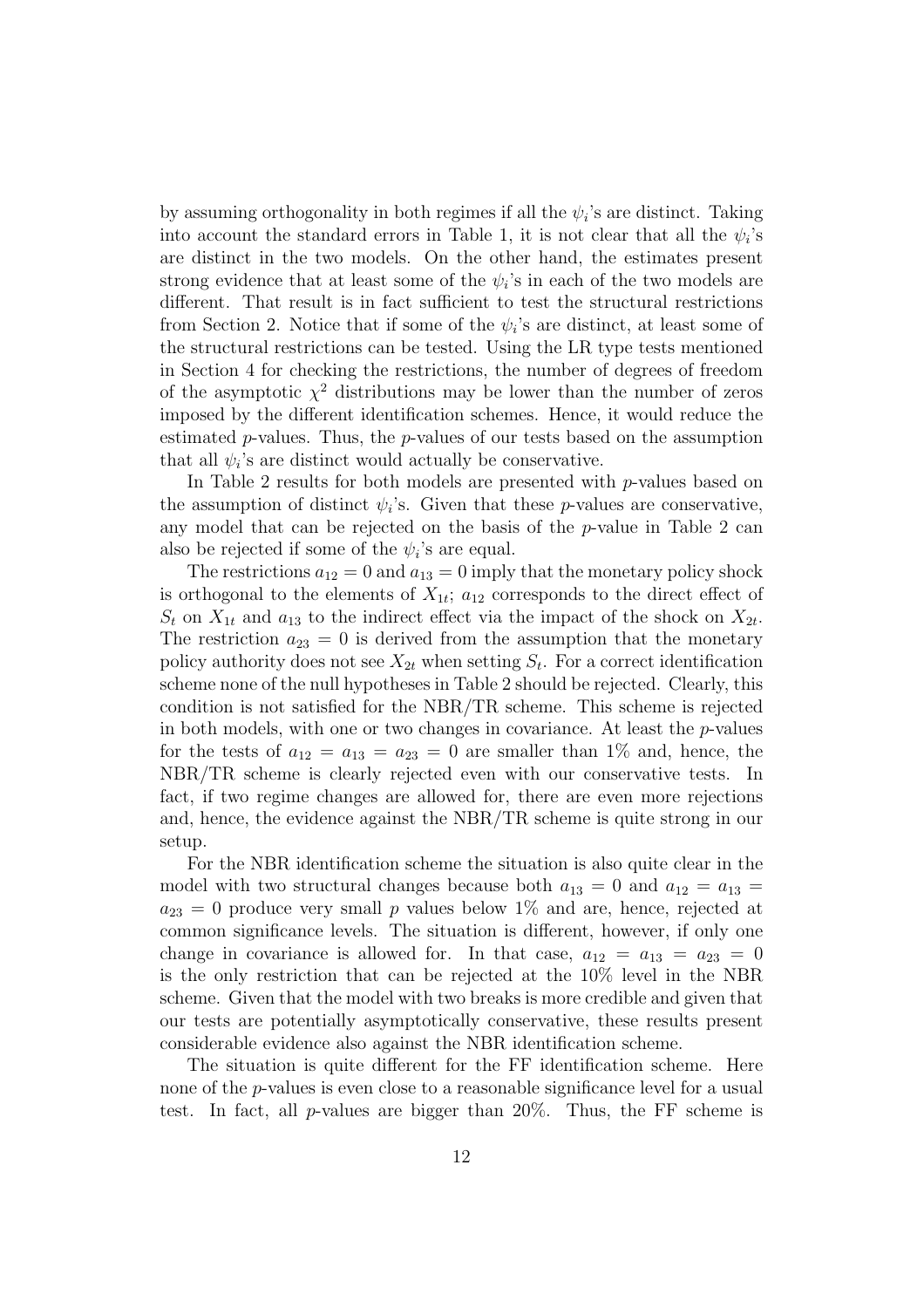the only one which can stand up against the data in our setup. Since our tests are potentially conservative if not all  $\psi_i$ 's are distinct, it may well be that our tests do not have enough power to show that even this scheme is not compatible with the data. However, if anyone of the three identification schemes is consistent with the data, it is the FF scheme, at least in our testing framework.

One lesson to be learned from this exercise is that the model setup has a substantial impact on the results. Ignoring one of the changes in the residual covariance matrix can make a substantial difference. Nevertheless there is also a considerable robustness in our results. Even if the change in 1979M10 is ignored the results point in the same direction as in the model which allows for two changes. A sufficiently critical interpretation of the p-values would result in the same overall conclusions in both models.

Our general result is to some extent in line with findings by Lanne and Lütkepohl (2008a). Using a slightly different setup in which they also test restrictions on the deeper parameters of the monetary models, they do not find clear statistical evidence against either the NBR/TR or the FF model. However, based on other criteria they find the NBR/TR model to be the most plausible one. Clearly, the latter result is at variance with our tests presented in Table 2.

#### 5.2 Results for Model with Mixed Normal Residuals

As mentioned earlier, there is substantial statistical evidence against Gaussian residuals. Therefore fitting a mixed normal distribution to the residuals using the method described in Section 4 becomes a plausible alternative to the approach used in the previous subsection. The estimated  $\psi_i$ 's are given in Table 3. Clearly, taking into account the estimated standard errors, there is strong evidence that at least some  $\psi_i$ 's are distinct. Therefore we proceed under this assumption in the following. Again, our tests of restrictions for the structural parameters may be conservative if some of the  $\psi_i$ 's are in fact identical.

Interestingly, the results of the pseudo LR tests presented in Table 4 are fully in line with those from the heteroskedastic model. The NBR/TR and NBR models are strongly rejected because some of the p-values are smaller than 1%, whereas the FF model can not be rejected at common significance levels. Thus, if we let the data decide on the allocation of regimes rather than fixing the change dates as in the heteroskedastic model, produces basically the same conclusions regarding the different identification schemes for monetary policy shocks. Thus, our results are overall quite robust to variations in our identifying assumptions.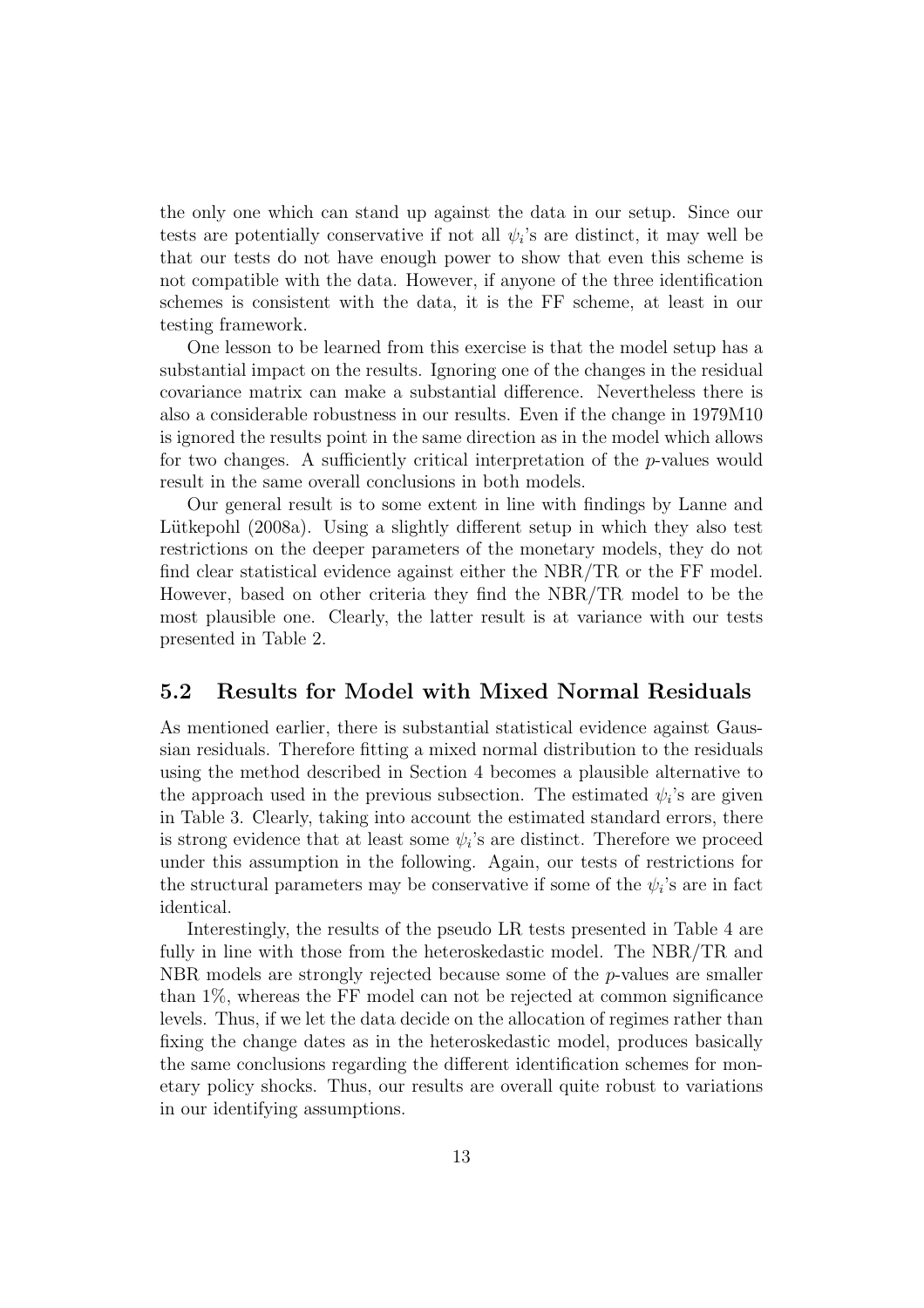| Parameter | Estimate | Std Err |
|-----------|----------|---------|
| $\psi_1$  | 0.3400   | 0.0887  |
| $\psi_2$  | 0.6440   | 0.1581  |
| $\psi_3$  | 1.6064   | 0.4045  |
| $\psi_4$  | 2.0717   | 0.5018  |
| $\psi_5$  | 3.1103   | 0.7102  |
| $\psi_6$  | 5.1202   | 1.1495  |
| $\psi_7$  | 7.0656   | 1.5924  |
| $\gamma$  | 0.8014   | 0.0441  |

Table 3: Estimation Results for Parameters of VAR(12) Model with Mixed Normal Errors for Sampling Period 1965M7 - 1995M6

Table 4: LR Type Tests of Identification Schemes Based on Mixed Normal Model Model

|            | $H_0$                          | df             | mean loglik | LR      | <i>p</i> -value |
|------------|--------------------------------|----------------|-------------|---------|-----------------|
| NBR/TR     | $a_{12}=0$                     | $\overline{4}$ | 5.3722      | 19.2931 | 0.0007          |
|            | $a_{13}=0$                     | 8              | 5.3953      | 3.2086  | 0.9206          |
|            | $a_{23}=0$                     | $\overline{2}$ | 5.3976      | 1.5938  | 0.4507          |
|            | $a_{12}=a_{13}=a_{23}=0$       | 14             | 5.3707      | 20.3441 | 0.1197          |
|            |                                |                |             |         |                 |
| <b>NBR</b> | $a_{12}=0$                     | 3              | 5.3847      | 10.6070 | 0.0141          |
|            | $a_{13}=0$                     | 9              | 5.3628      | 25.8216 | 0.0022          |
|            | $a_{23}=0$                     | 3              | 5.3974      | 1.7330  | 0.6296          |
|            | $a_{12}=a_{13}=a_{23}=0$       | 15             | 5.3625      | 26.0513 | 0.0375          |
|            |                                |                |             |         |                 |
| FF         | $a_{12}=0$                     | 3              | 5.3979      | 1.4059  | 0.7042          |
|            | $a_{13}=0$                     | 9              | 5.3832      | 11.6023 | 0.2367          |
|            | $a_{23}=0$                     | 3              | 5.3987      | 0.8352  | 0.8410          |
|            | $a_{12} = a_{13} = a_{23} = 0$ | 15             | 5.3745      | 17.6575 | 0.2811          |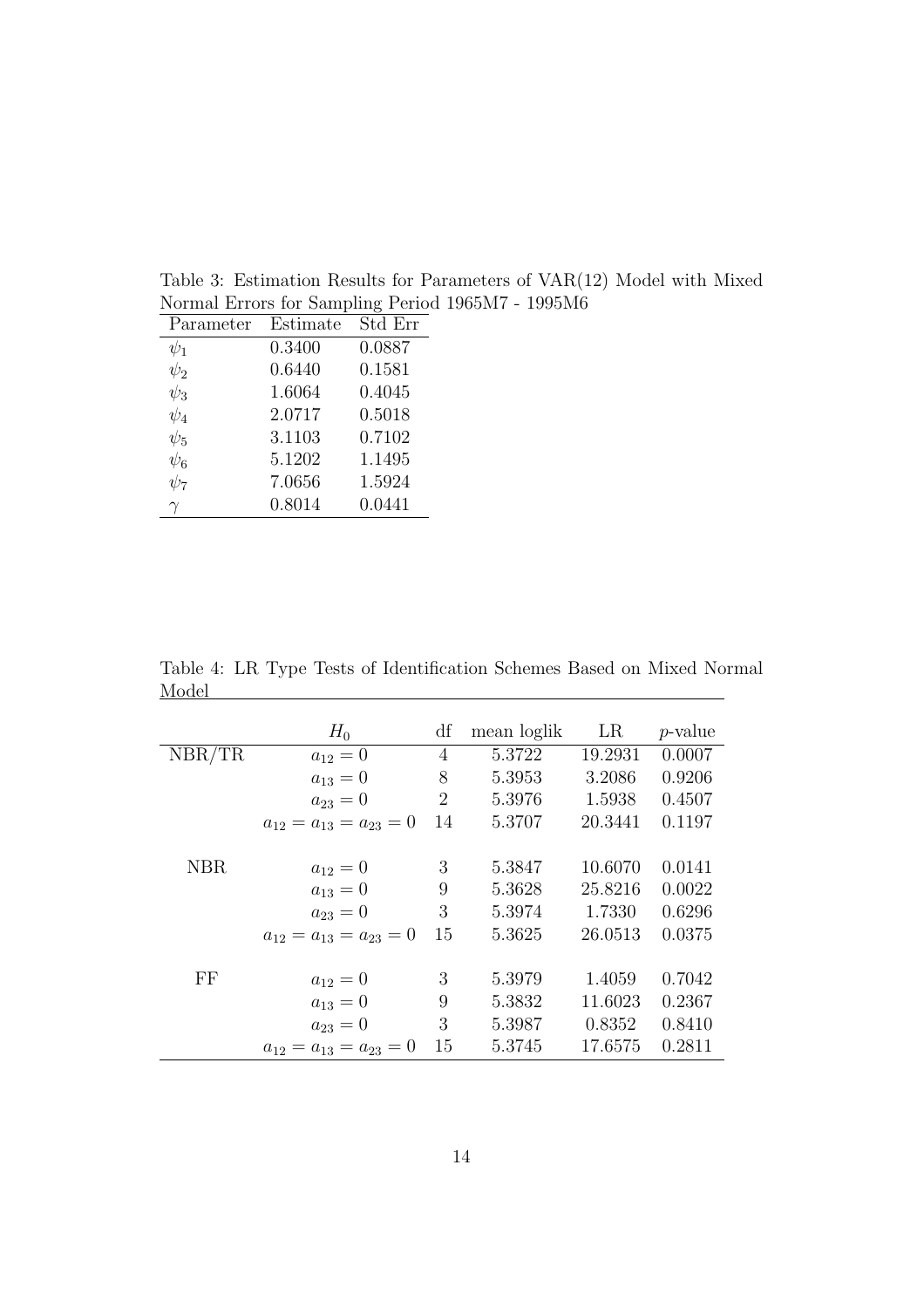### 6 Conclusions

In this study we have compared three identification schemes for monetary policy shocks which cannot be tested in a standard SVAR framework because in that setting there are no over-identifying restrictions. We utilize the fact that the underlying reduced form VAR model has a potentially changing covariance structure and that the residuals are clearly nonnormal. These data features allow us to get additional identifying information and enables us to test the identification schemes for the monetary policy shocks against the data. Only one of the three identification schemes is not rejected in this framework. More precisely, a scheme where monetary shocks are induced via the federal funds rate is the only one which cannot be rejected in our framework. This result is robust with respect to the specific statistical setup used. It is obtained for both the heteroskedastic model and a model with mixed normal residuals.

### References

- Bernanke, B. S. and Blinder, A. (1992). The federal funds rate and the channels of monetary transmission, American Economic Review 82: 901–921.
- Bernanke, B. S. and Mihov, I. (1998a). The liquidity effect and long-run neutrality, Carnegie-Rochester Conference Series on Public Policy 49: 149–194.
- Bernanke, B. S. and Mihov, I. (1998b). Measuring monetary policy, Quarterly Journal of Economics 113: 869–902.
- Christiano, L. J. and Eichenbaum, M. (1992). Identification and the liquidity effect of a monetary policy shock, in A. Cukierman, Z. Hercowitz and L. Leiderman (eds), Political Economy, Growth, and Business Cycles, MIT Press, Cambridge, MA, pp. 335–370.
- Christiano, L. J., Eichenbaum, M. and Evans, C. (1999). Monetary policy shocks: What have we learned and to what end?, in J. B. Taylor and M. Woodford (eds), Handbook of Macroeconomics, Vol. 1A, Elsevier, Amsterdam, pp. 65– 148.
- Lanne, M. and Lütkepohl, H. (2008a). Identifying monetary policy shocks via changes in volatility, Journal of Money, Credit and Banking.
- Lanne, M. and Lütkepohl, H. (2008b). Structural vector autoregressions with nonnormal residuals, Journal of Business  $\mathcal C$  Economic Statistics.
- Lütkepohl, H. (1996). Handbook of Matrices, John Wiley & Sons, Chichester.